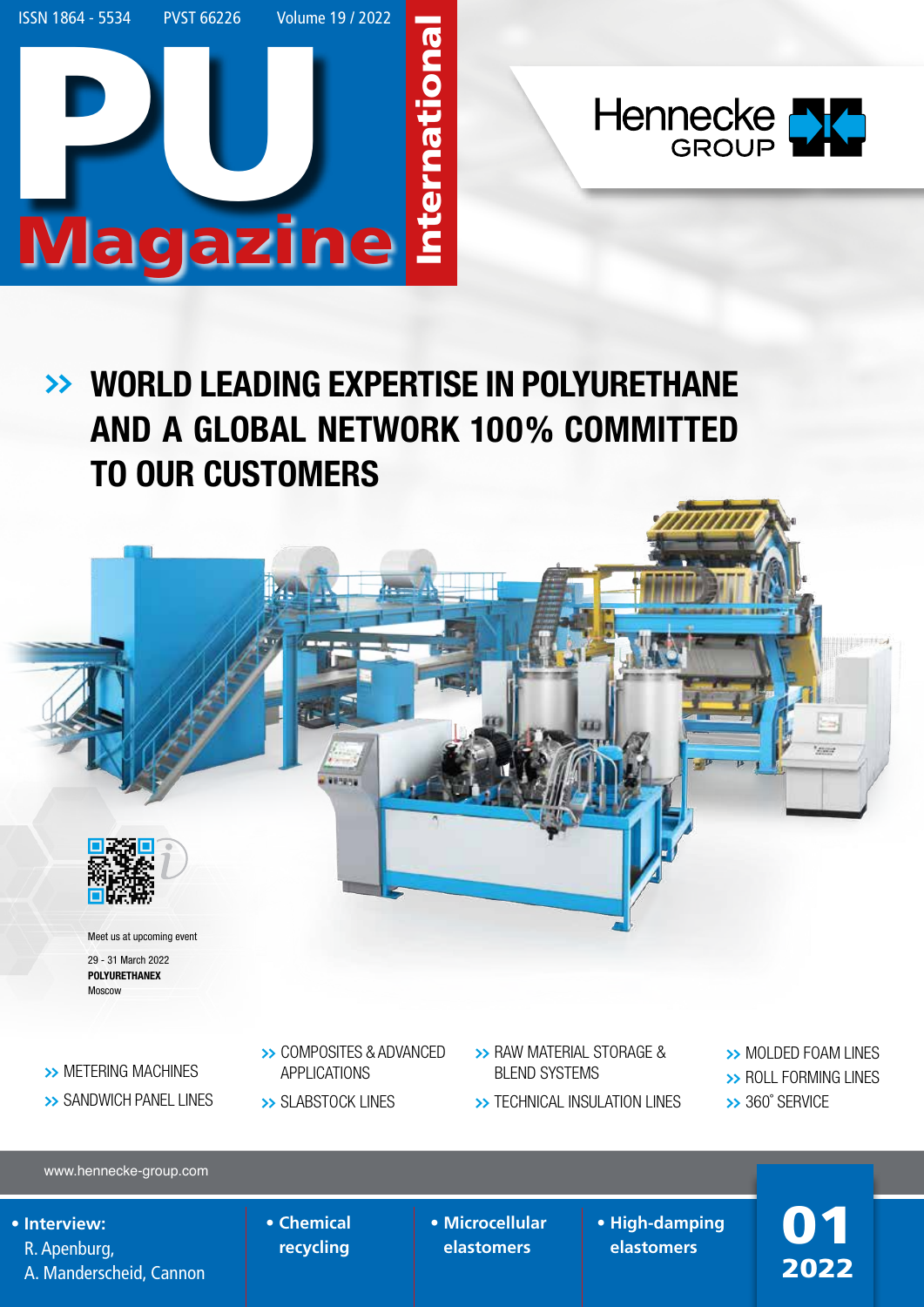## Beating noise, vibrations and impacts with polyurethane pads

**Applications in railway constructions & industry and the materials chemistry behind**

Elastomers are defined by their reversible deformation behaviour: Consider a specimen underlying an external force. Once this force vanishes, its initial geometry will be restored. In the case of ideal-elastic materials this happens nearly instantly, while so-called viscoelastic materials need some time to restore the initial geometry. Depending on the application, engineers make use of one or the other class of elastomers. For example, almost ideal-elastic materials are the best choice to isolate vibrations in, e. g., building industry and railway engineering. In contrast, viscoelastic elastomers allow damping of impacts as well as damping of the amplitude of vibrations. For such applications, Getzner Werkstoffe offers a material series named Sylodamp. This article describes the basic physical and chemical principles that make it possible to develop materials with pre-defined damping characteristics.

By M. Heim, M. Seidl-Nigsch, H. Loy

## **1 Introduction: Impacts and resonance in the case of periodic forces**

Getzner Werkstoffe develops and produces foamed materials made from polyurethane. These materials are used to reduce structure-borne noise and to protect components. They are used in the railway, construction and industry sectors. Depending on the individual application they may be highly elastic or plastic. An example for the use of a pronounced viscoelastic and, thus, dampening rail pad to reduce the vibration of rails and sleepers and, therefore, noise emanating from the railway superstructure is illustrated in figure 1.

When employed in technical systems such as rail superstructures, building foundations and machine bearings, Getzner's elastic materials act primarily as springs, isolating vibrations and thus protecting buildings from structure-borne noise. Generally speaking, structure-borne noise is generated by dynamic-periodic forces or impact loads. Elastic bearings either decouple the source of the noise from the environment – as in the case of railway tracks – or they separate a vibrating environment from the object to be protected, such as a building.

At their simplest, systems like these are described as single mass oscillators with a mass m (fig. 2). In reality, the spring element is not an ideal-elastic material. The physical equivalent model therefore more closely resembles that of a spring and a damper connected in parallel. The stiffness of this spring-damper combi-



nation under dynamic loading depends on the frequency f. The dynamic modulus of elasticity  $E_{dyn}$  (f) of the material is a measure of this stiffness and determines – in conjunction with other variables – the natural frequency  $\mathsf{f}_{\mathsf{o}}$  of the single mass oscillator:

$$
f_0 = \frac{1}{2\pi} \cdot \sqrt{\frac{E_{dyn} \cdot A}{d \cdot m}}
$$
 (1)

where A represents the bearing area and d the bearing thickness. In addition to the stiffness of the material ( $E_{dyn}$ ), the design of the bearing (full-surface, strip or discrete; A,d) and the mass also affect the natural frequency. When designing a bearing, the engineer must coordinate the various parameters to produce the desired natural frequency – bearing in mind that there are usually constraints on the parameter values that can be employed. For example, the bearing thickness is limited and the mass is fixed in advance.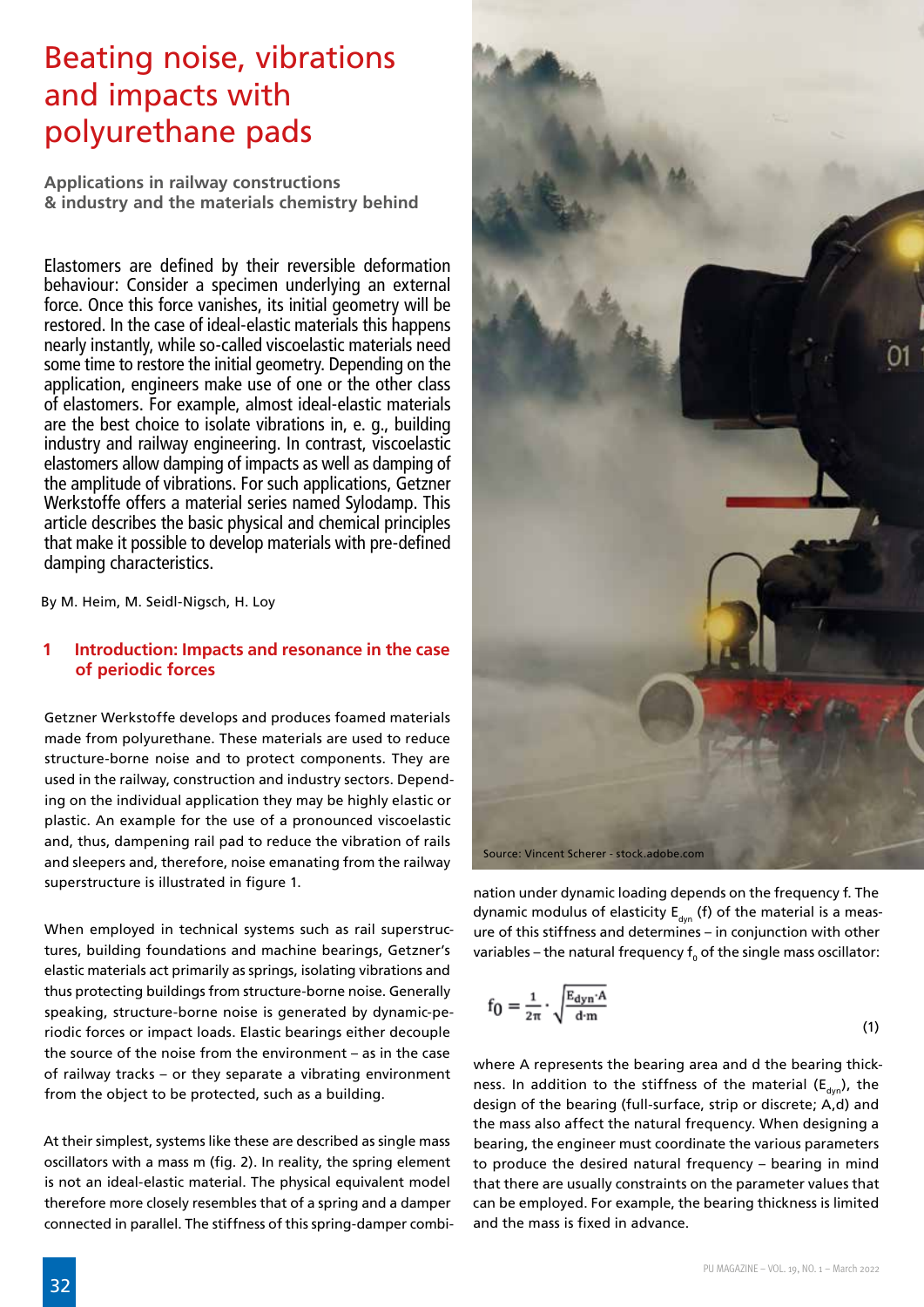the vibrating element. The ideal material for vibration protection therefore exhibits as small a dynamic modulus of elasticity  $E_{dyn}$  as possible (equation 1). This is why minimising the modulus of elasticity, and hence the transfer coefficient L, is often the objective when developing new materials. (In general, however, application-specific requirements – for example with regard to long-term stability – transform minimising into optimising.)

On the other hand, there are some applications that require the bearing material to fulfil specific requirements in terms of vibration amplification (f/f<sub>0</sub>< $\sqrt{2}$ ). In situations where, for example, a machine that requires a relatively long period of time to start up or reach its operating frequency f is to be decoupled, the material will have to reduce the resonance phenomenon at f/f<sub>0</sub> = 1 (fig. 3).

The transfer function maximum in the case of ideal-elastic materials is very high; in the physical equivalent model it corresponds to the spring element (cf. fig. 2). By contrast, in the case of so-called viscoelastic materials a component of the deformation is delayed, which results in damping of the vibrations; this corresponds to a parallel connection of the spring and damper (fig. 2). The extent of the damping is an expression of the mechanical loss factor η: the larger the loss factor, the smaller the highest (positive) value of the transfer function (fig. 3).

If a material is intended to dampen load peaks in the event of impact loading and, thus, requirements exceed the restriction of resonance phenomena that occur in the case of periodic forces, then its loss factor will have to be very high. With Sylodamp, Getzner Werkstoffe has developed the ideal material for such applications. This paper explains both the physical and chemical relationships that underlie the design of Sylodamp – and it describes applications that are already using the material. Finally, we take a look into the near future and discuss the potential of highly damping polyurethane elastomers for products that are intended to protect against railway noise (fig. 1).

## **2 Theory of viscoelastic materials**

## **2.1 Loading, deformation and time**

Mechanical deformation is reversible with elastic materials. Test bodies or components made of ideal-elastic material return to their original geometry immediately once the load is removed; those made from a viscoelastic material do so as well, but require a finite period of time – the (recovery) deformation is delayed following a change in load (fig. 4).

This delay is the macroscopic consequence of damping movements at an atomic level (parallel-connected damper in the physical equivalent model shown in figure 2). A viscous deformation component is also present if the deformation is not completely reversible. This corresponds to a series-connected

The natural frequency of a spring-mounted system is its central parameter, as it is this that determines the effectiveness of the sound control measures, since the (always incomplete) decoupling of the element vibrating at a frequency f depends on the ratio  $f/f_{0}$ . The transfer coefficient L quantifies this relationship:

$$
L = 20 \cdot \log \left[ \sqrt{\frac{1 + \eta^2 \cdot (f/f_0)^2}{(1 - (f/f_0)^2)^2 + \eta^2 \cdot (f/f_0)^2}} \right]
$$
(2)

where η is referred to as the mechanical loss factor.

Bearings are designed such that f/f<sub>0</sub>>√2, as only then will decoupling – even if incomplete – of the dynamic forces actually take place (negative value of L, fig. 3). The larger f/f $_{_0}$  or the smaller  $\mathsf{f}_{_{0}}$ is, then the smaller L will be, and the better the bearing isolates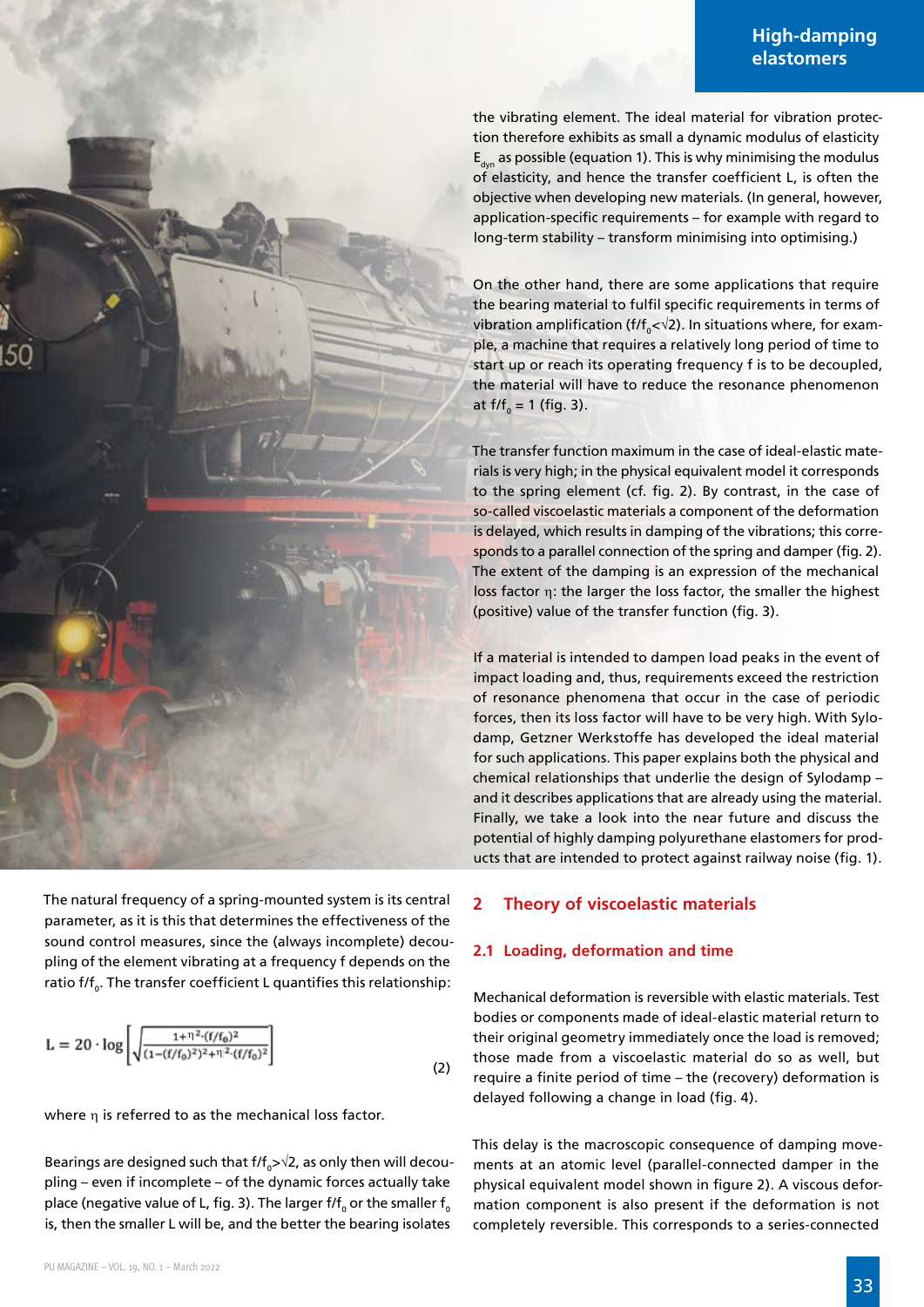

**Fig. 1:** Left: The railway superstructure emits noise due to vibrating rails and sleepers. Right: Dampening rail pads (orange) placed between rails and sleepers reduce the amplitude of vibrations and, thus, reduce noise.

damper in the equivalent model. Creeping is a special type of viscous deformation. It takes place slowly and hence requires an extended period of loading. It resembles the flow of a polymer melt.

Both damping components of the total deformation (viscoelastic and viscous) correlate with the rearrangement of sections of the polymer chains, with the migration of side chains through the surrounding polymer matrix and other – potentially irreversible – movements [1b]. The material heats up as the result of microscopic frictional effects (energy is dissipated) so that only one – more or less large – part of the work performed by the external force is stored as potential energy.

By contrast, the ideal-elastic component of the total deformation (spring in figure 2) correlates to the change in interatomic distances and the distortion in the valence bond angles [1b]. The respective movements are associated with hardly any heat loss as the change in the spatial coordinates of the atoms involved is small.

## **2.2 Mechanical loss factor and dynamic modulus of elasticity**

In the event of periodic-dynamic loading, the shift between the deformation and load curves – quantified using the angle

**Fig. 2:** Physical equivalent model for vibration-prone mechanical systems. In the case of periodic loading with the frequency-dependent force F(f), the spring-damper combination exhibits a dynamic stiffness that corresponds to the dynamic modulus of elasticity  $E_{\text{max}}$ of the material being used.



 $\delta$  (fig. 4) – is a suitable measure for characterising the damping of the material. The so-called phase shift  $\delta$  is a consequence of the time difference ∆t between the changes in deformation and load. Therefore,  $\delta$  is large if the viscoelastic (and/or viscous) component of the deformation is large, too. It is worth using the tangent of the phase shift, as this represents both the relationship of dissipative to potential energy as well as the relationship between the loss modulus and the storage modulus. At the same time, we are already familiar with this variable from the introduction, as it is the mechanical loss factor n:

$$
\eta(T, f) = \tan \delta(T, f) = \frac{\mathbb{E}_{D}(T, f)}{2 \cdot \pi \cdot \mathbb{E}_{pot}(T, f)} = \frac{\mathbb{E}_{D}(T, f)}{\pi \cdot \sigma_{0}(T, f) \cdot \mathbb{E}_{0}(T, f)} = \frac{\mathbb{E}^{\prime}(T, f)}{\mathbb{E}^{\prime}(T, f)} \tag{3}
$$

where T is the temperature, f the frequency, δ the phase shift,  $E_{\text{p}}$  the dissipative energy (thermal energy),  $E_{\text{pot}}$  the potential energy,  $\sigma_{_{\! 0}}$  the tension,  $\varepsilon_{_{\! 0}}$  the deformation, E'' the loss modulus and E' the storage modulus.

The term loss factor indicates that the energy that is converted into heat is related to the recoverable deformation energy (which is the stored potential energy). It needs to be made clear at this point that the parameters used to describe the damping of vibration-prone systems or components (damping constant, damping coefficient, Lehr's damping ratio, logarithmic decrement, etc.) have to be distinguished from the variables used to characterise damping materials.

**Fig. 3:** Transfer coefficient L as a function of the relationship between the frequency f of the dynamic force and the natural frequency  $f_o$ . The mechanical loss factor  $\eta$  determines the actual shape of the curve.

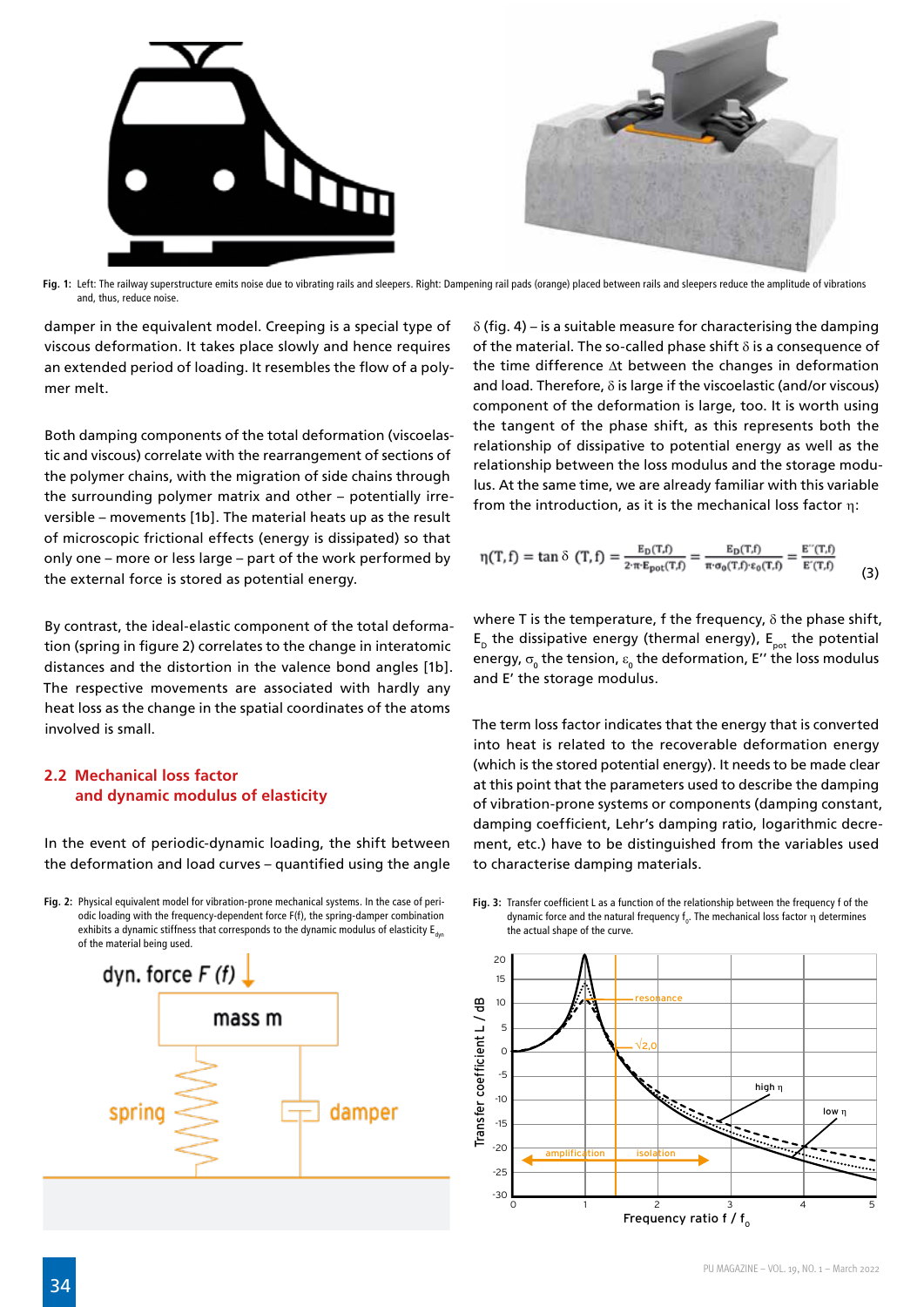The quantitative relationship between the deformation and load curves (fig. 4) denotes the stiffness of the material – in the case of the relative deformation and tension this is the dynamic modulus of elasticity  $E_{dyn}$  (a complex variable):

$$
E_{dyn}(T, f) = E'(T, f) + i \cdot E''(T, f) = E'(T, f) \cdot |1 + i \cdot \eta(T, f)|
$$
\n(4)

where the correlation  $E''= \eta \cdot E'$  has been used.

 $E_{dyn}$  (in conjunction with other variables) determines the natural frequency f of the single mass oscillator (equation 1). The absolute value is expressed as:

$$
|E_{dyn}(T,f)| = \sqrt{[E'(T,f)]^2 + [E''(T,f)]^2} = \frac{\sigma_A(T,f)}{\epsilon_A(T,f)}
$$
(5)

where  $\sigma_A$  is the tension amplitude and  $\varepsilon_A$  the deformation amplitude (fig. 4).

Both the dynamic modulus of elasticity and the loss factor of an elastomer depend on the temperature and frequency. Furthermore, they are also a function of the pre-load and the tension amplitude (force-controlled measurement). The temperature dependency of the specified variables is at the heart of the development of an elastomer, as it is very pronounced due to various physical-chemical states: the curves E'(T) and  $E_{dyn}$  (T) show a step and the curve  $\eta(T)$  has a maximum (fig. 5). The properties of the material in the energy elastic range differ markedly from those in the entropy elastic range. For example, the modulus of elasticity of the two states can diverge by a factor of between ten and one thousand [1d].

In the energy elastic range – in other words at a low temperature – the mobility of the polymer chains is so limited that they cannot follow periodic-dynamic loading with the frequency f. The deformation associated with the loading therefore only

**Fig. 4:** Relationship between sinusoidal, dynamic loading σ and the deformation ε as response signal in the case of a viscoelastic material according to [1a].  $\omega$ t is the phase angle,  $\omega$ the angular frequency given by 2π∙f and δ the so-called phase shift.



correlates with the change in the interatomic distances and the distortion of valence angles, which explains why the deformation is small and the modulus of elasticity high. The material is also hard and brittle. The deformation work is stored as potential energy, resulting in a very high ideal-elastic component of deformation and a very small loss factor. When the loading decreases, the interatomic potential – in other words the interaction energy between the atoms – causes the microscopic forces that are responsible for the observable macroscopic recovery. This is why this state is known as the energy elastic state.

By contrast, in the entropy elastic range – that is, at a high temperature – the mobility of the polymer chains is very high. The rotation and rearrangement of chain segments and any existing side chains take place on a time scale that is short relative to the frequency f of the periodic-dynamic loading. The deformation curve of the material is therefore only shifted slightly compared with the load curve (fig. 4). For this reason, the mechanical loss factor in this temperature range is small. Due to the microscopic movements, the material is soft and the modulus of elasticity is therefore low. In the entropy elastic state, in contrast to the energy elastic state, energy is not the variable that makes the deformations reversible, but entropy: in a load-free state, the polymer chains exist as bundles. This is because, unlike extended chains, they result in less Gibbs energy due to the larger entropy term. Under load, the polymer chains are extended and the deformation energy is stored in the form of less entropy (or more Gibbs energy).

#### **2.3 High-damping elastomers**

For technical applications – as well as for general use – elastomers are almost always found in their entropy elastic state. It is in this state that they possess the properties that a spring element, for example, needs in order to provide vibration isola-

**Fig. 5:** Storage modulus E', loss modulus E'' and mechanical loss factor η of an elastomer with periodic loading (with constant frequency f) as a function of temperature according to [1c]. The stepped section of the storage modulus/the peak of the loss modulus define the glass transition range. The energy elastic range lies on its low temperature side, with the entropy elastic range on its high temperature side. The glass transition temperature  $T_g$  describes the position of the glass transition range; here, it is defined as the inflection point in the E' curve.

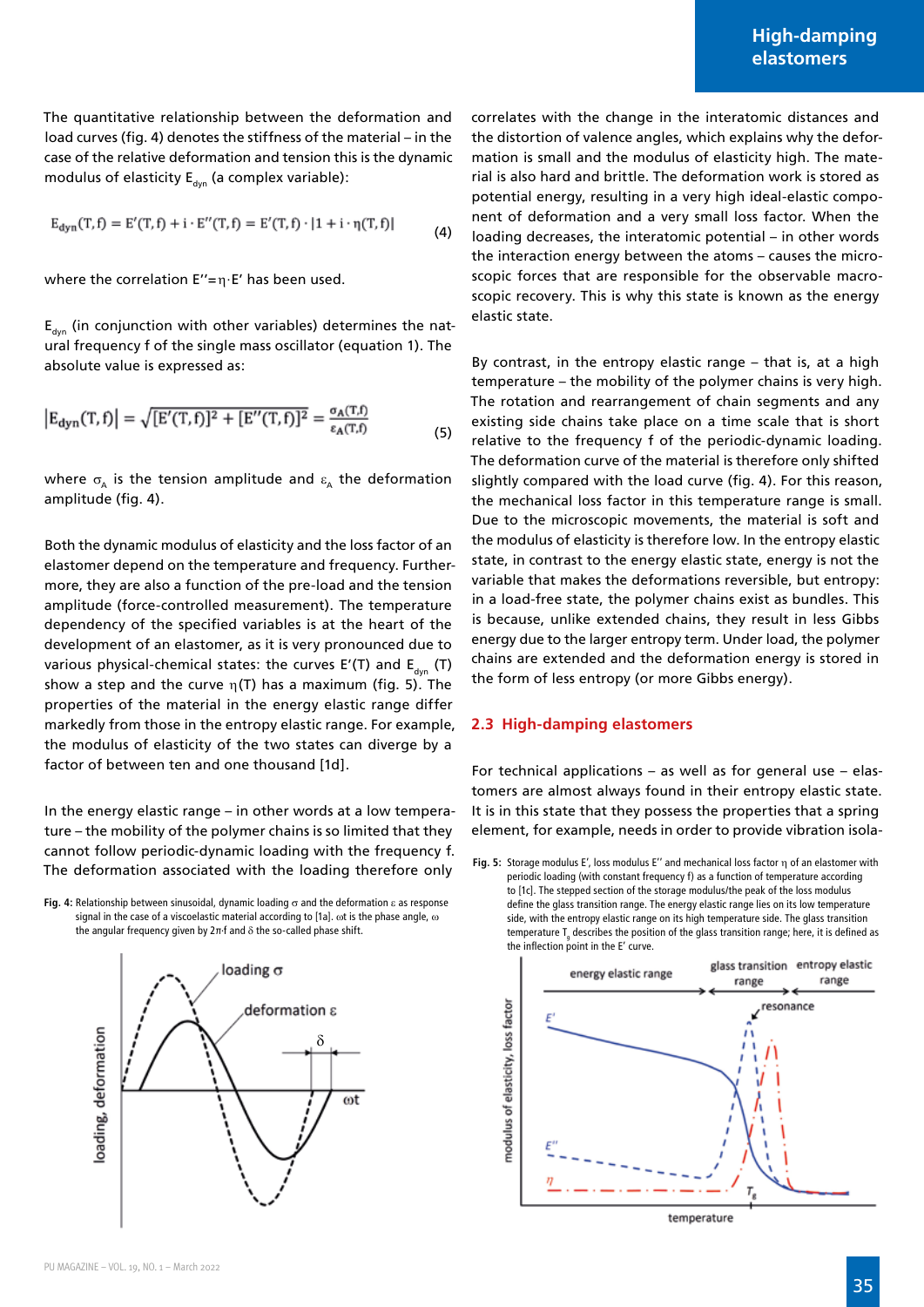

**Fig. 6:** The Sylodamp series consists of materials with six varying degrees of stiffness.

tion:  $E_{dyn}$  and  $\eta$  are small; consequently the transfer coefficient L in the range f/f<sub>0</sub>> $\sqrt{2}$  is also small (fig. 3).

High damping elastomers – in other words those that absorb energy – are an exception: at service temperature, they have to exist in a transition state between the energy elastic and entropy elastic states. This is namely where elastomers transform deformation work into heat to absorb a large amount of the introduced energy. The temperature window associated with this transition state is known as the glass transition range, since the at least partially amorphous (glassy) solid softens when heat is applied. Because its chemical structure is based on macromolecules in the case of elastomers, the amorphous solid state is not converted immediately into a liquid state. However, the mobility of the chain segments and side chains is reminiscent of how they move in a polymer melt (which in the case of thermoplastics is in fact achievable through further heating).

In the entropy elastic state, the polymer chains relax quickly relative to the frequency f of the periodic-dynamic loading. In the energy elastic state, by contrast, they relax very slowly. In both cases, their microscopic movements are therefore decoupled from the macroscopic deformation. The consequence of

**Fig. 7:** Mechanical loss factor of the six types of Sylodamp as a function of temperature (dynamic-mechanical analysis of a static loading below the upper limit of the static range of use, sinusoidal excitation with a speed level of 100 dB at a reference value of 5 ∙ 10-8 m/s and a frequency of 10 Hz, shape factor 3).



this is that in the transition range between the two states, the movements of the chain segments (and any existing side chains) are not decoupled from the external deformation. The frequency f therefore determines the position of the transition range, while the coupling itself determines the properties of the elastomer in the corresponding temperature window. In much the same way as vibration-prone mechanical systems (fig. 2), the polymer chains move more or less in phase with the periodic loading. In extreme cases, resonance occurs, as with macroscopic systems (fig. 3). This situation usually occurs when the frequency f and the reciprocal of the relaxation time  $1/\tau(T)$  are the same. The closer f $\tau(T)$  is to 1, the greater the coupling and the larger the loss modulus E''(T). The glass transition range therefore marks a peak in the curve E''(T) (fig. 5). Due to the relation  $\eta(T)=E''(T)/E'(T)$ , the mechanical loss factor also exhibits a peak. While resonance in mechanical systems results in an amplification of the vibration amplitude (fig. 3), it has a damping effect in elastomers (fig. 5).

The free volume theory of glass formation [1e, 2, 3] provides an explanation for the large loss modulus in the transition range: The volume of a test specimen decreases as it cools, causing the free volume between the polymer chains to decrease as well. At the same time, the interactions between the chains increase, since the interatomic distances become smaller. Even though the chain segments and side chains are still able to move, microscopic friction effects convert some of the macroscopic deformation work into heat. The corresponding energy component is lost and is hence no longer available to restore the original geometry of the test specimen, which delays the deformation with respect to the loading (fig. 4).

The peak of the curves E"(T) and  $\eta(T)$  is broad in the case of polymers as they are characterised by a wide range of relaxation times. Every difference in the chemical structure of individ-

**Fig. 8:** Dynamic modulus of elasticity of the six types of Sylodamp as a measure of the stiffness of the materials as a function of temperature (dynamic-mechanical analysis of a static loading below the upper limit of the static range of use, sinusoidal excitation with a speed level of 100 dB at a reference value of 5 ⋅ 10<sup>-8</sup> m/s and a frequency of 10 Hz, shape factor 3).

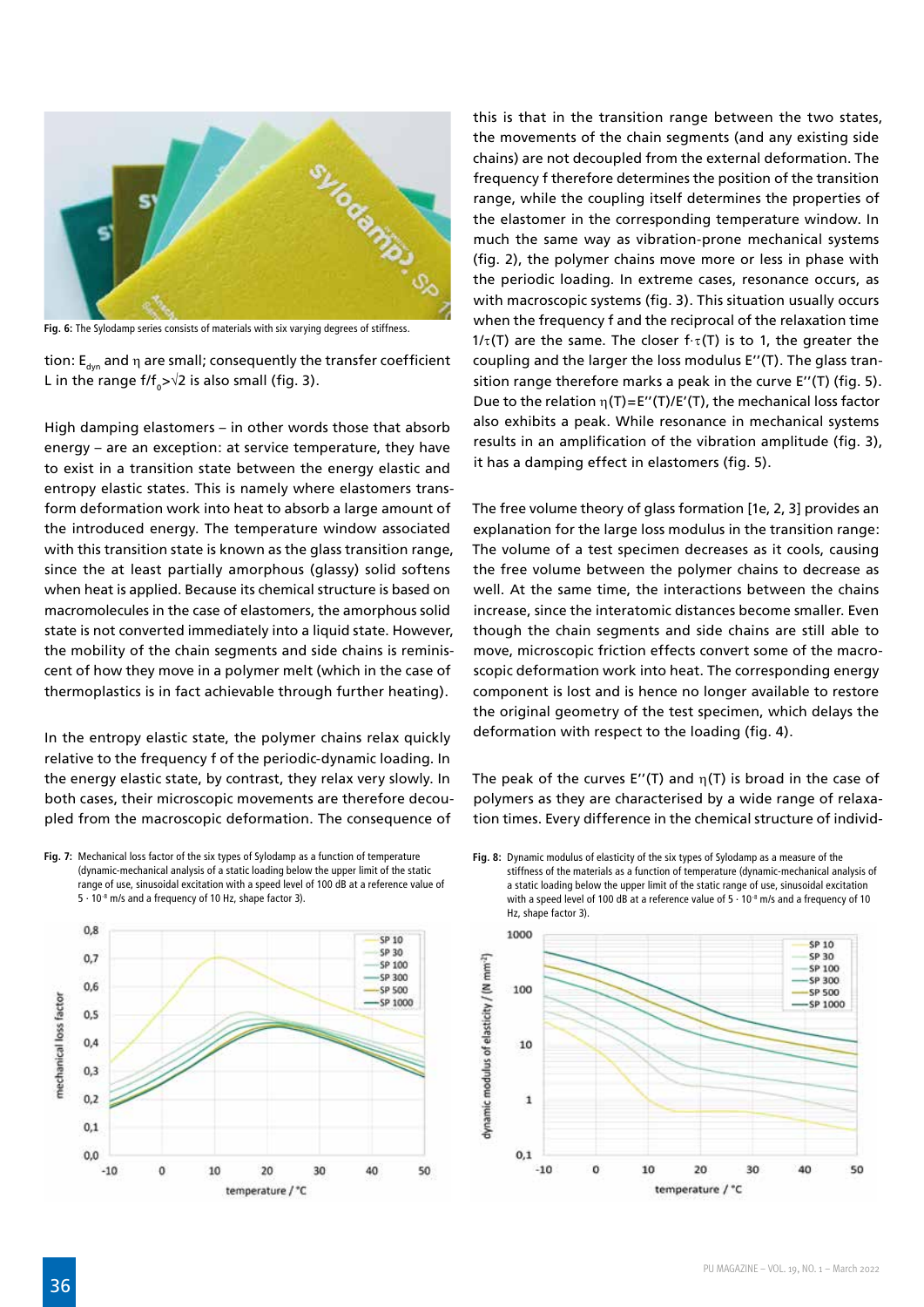

**Fig. 9:** Bearings of a compressor on parallel-connected cylinders made from Sylodamp and steel springs, respectively.

ual chain segments, in the length of side chains, etc., and every difference in the spatial environment of a segment results in a different relaxation time. The glass transition temperature  $T_{g}$  is a measure for the position of the glass transition range. There are various ways to define  $T_{\alpha}$ , for example, as the temperature at which the curvature of the curve E'(T) changes its sign (inflection point, fig. 5).

#### **2.4 Design of viscoelastic polyurethanes with pronounced damping**

At service temperatures, products made of elastomers usually have a mechanical loss factor  $\eta$  of 0,1 to 0,2; their damping effect is therefore moderate. There are some elastomers with η<0,1 on the market, for example Sylodyn from Getzner Werkstoffe. Damping is very low with these materials. They are therefore used in such cases where they are to fulfil the function of a spring with as little loss as possible. An example is vibration protection, in which the transfer coefficient L in the relevant range (f/f<sub>0</sub>>√2) should be as small as possible. On the one hand, the smaller  $\eta$  is, the smaller L will be (fig. 3). On the other, L is a function of the natural frequency  $\mathsf{f}_{\mathsf{0}}{\propto}\vee(\mathsf{E}_{\mathsf{dyn}})$  of the system. The smaller  $\mathsf{f}_{_{0}}$  (or  $\mathsf{E}_{_{\sf dyn}}$ ) is, the larger the relationship f/f $_{\rm 0}$  – the x-axis in figure 3 – and the smaller the associated transfer coefficient L. Then again, the lower the loss modulus E" and the loss factor  $η$ , the smaller the dynamic modulus of elasticity  $E_{dyn}$  (equation 5). Damping therefore increases the transfer coefficient L (equation 2) directly through η and indirectly through the correlation chain  $E''-E_{dyn}-f_{0}$ .

Elastomers with  $\eta \geq 0.3$  are strongly damping and are used as energy absorbers in impact load situations or to limit the resonance phenomenon in the case of periodic loading (fig. 3). When synthesising suitable polyurethane materials, the developer has to establish a recipe that is able to satisfy a range of different requirements in the best possible way:

- a) Extent of the damping
- b) Long-term mechanical stability
- c) Width of the glass transition range

Regarding a): To achieve a loss factor  $\geq 0.3$ , the specified service temperature has to lie close to the peak of the  $\eta(T)$  curve (fig. 5), in other words, within the glass transition range. The position of the glass transition is, for this reason, a command variable. It depends on four structural features [1f]: interactions between individual chains/chain segments (Van der Waals interactions, hydrogen bonds) and covalent bonds restrict the mobility of the main chains. Physical and chemical crosslinking therefore raises the glass transition temperature  $T_{g}$ . Moreover,  $T_{g}$  will be greater according to the extent to which the ability to rotate around the C–C bonds and the mobility of the chain sections with respect to each other are prevented. For this reason, bulky side groups and ring structures in the main chain increase the temperature of the glass transition range. Different polymers exhibit very different values for  $T_{g}$ , ranging from -70 °C (polyisobutylene) to 145 °C (polycarbonate) [1g].

Regarding b): Raw materials with damping structural features not only increase the viscoelastic component of deformation but also frequently the viscous component of deformation of the material. This has a detrimental effect on the creep as well as on the fatigue behaviour since the viscous deformation is irreversible, which reduces recovery ability. To fulfil the respective requirements of many technical applications, the recipe must therefore achieve the right balance between the conflicting material properties of damping and long-term mechanical stability.

Regarding c): The service temperature – in other words the temperature at which the materials must fulfil their function – is in fact a finitely wide range. In just about every application (installed in devices, inside buildings or outdoors), damping products must therefore demonstrate the required degree of energy absorption within a certain temperature window. As the service temperature has to lie close to the peak of the mechanical loss factor  $\eta(T)$  (see point a)), the peak should be as wide as possible. In this case,  $\eta(T)$  and energy absorption will not depend so heavily on temperature, and damping will be sufficiently high across the entire range of use. The broader the range of relaxation times, the broader the glass transition peak.

**Fig. 10:** Sylodamp protector to protect the body in the event of impact loading.

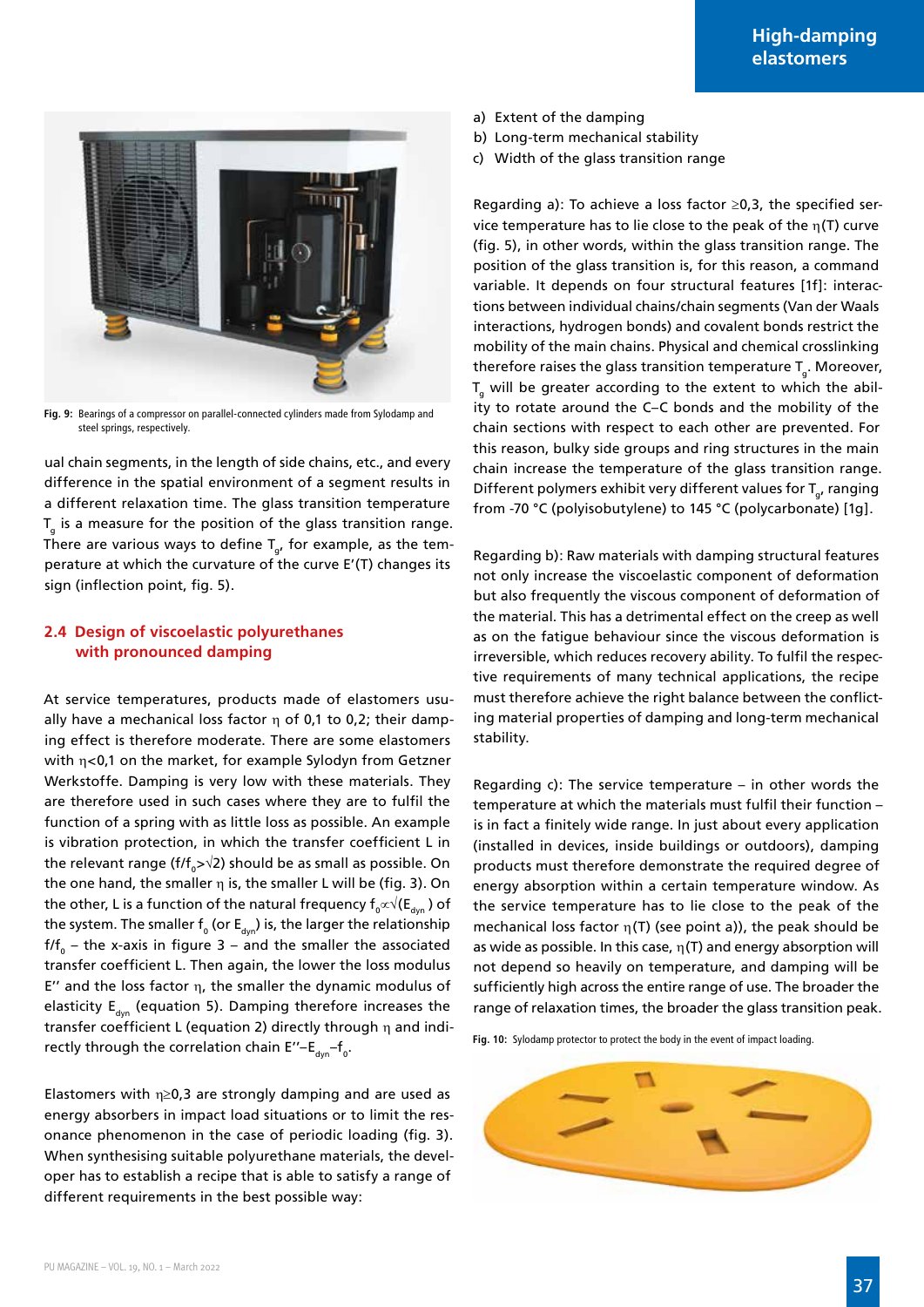From a structural point of view, the material must therefore be heterogeneous, and the individual, local structures should all be present to about the same extent.

The diverse goals with respect to the properties of a new elastomer with high levels of damping and the chemical-physical correlation between these properties constitute a complex situation. Accordingly, the value of both theoretical and practical experience as a resource for companies that are developing their own recipes has to be strongly emphasised.

## **3 Sylodamp**

Sylodamp is a highly damping polyurethane material from Getzner Werkstoffe. The characteristics profile of the material is the result of an optimisation process that takes account of all the requirements placed on a damping elastomer (see above). What it is definitely not is the result of maximising a particular property (damping, for example). Instead, it achieves a balance between a high loss factor (η≥0,45) and long-term mechanical stability.

## **3.1 Properties**

Sylodamp is available in six varying degrees of stiffness, each of which is indicated by a particular colour (fig. 6). The varying degrees of stiffness enable an efficient construction for different static loads in the range 0.005 N/mm<sup>2</sup> to 0.5 N/mm<sup>2</sup>. Depending on the type used, Sylodamp is able to tolerate load peaks that can be as much as ten to fifty times larger than the upper limit of the static range of use. The compression set is less than 5 % (test conditions: 25 % compression, 23 °C, 72 hours; examination 30 minutes after removal of the load).

In the case of classical elastomers, practically the whole glass transition range lies below room temperature. Thus the mechanical loss factor at room temperature is low: 0,1 to 0,2. By contrast, it is  $\geq 0.45$  for the types of the Sylodamp series, as in their case the peak of the curve  $\eta(T)$  lies close to room

temperature, and is therefore in the service temperature range (fig. 7). At the same time, the width of the  $\eta(T)$  peak, and hence the glass transition range, are so large that the damping characteristics of the material within the range of use are not too dependent on the temperature.

The rebound resilience of 13 % to 16 % and the (with respect to the weight per unit volume) relatively high dynamic stiffness (fig. 8) reflect the pronounced damping response of Sylodamp.

## **3.2 Applications**

Sylodamp reduces the extent of resonance phenomena in applications with periodic loading (fig. 9). In the event of an impact, it isolates structure-borne noise and causes a fast decay of the vibration's amplitudes. It also protects mechanically stressed components, sensitive electronics and people (fig. 10) from excessive forces – for example when used as a material for the feet of punching machines, as impact protection, etc.

Engineers can optimise the required effect (vibration isolation, vibration damper, reduction in maximum force) by combining the materials with differing spring or damping characteristics in parallel or in series (fig. 9). Carrying out local structure-borne or airborne noise measurements helps optimise the application in question and select the materials in the best possible way.

## **4 Noise and vibration reduction in railway**

The characteristics profile of Sylodamp maintains a balance between the conflicting material properties of damping and long-term mechanical stability. As a result, the material will bring about improvements to products in many ranges of use that do not have extreme specifications.

However, if the requirements with respect to the fatigue behaviour are exceptionally high – as it will be in the railway industry for instance – the formulation of the recipe realised

**Fig. 11:** Noise caused by railway traffic: the interaction between the wheel and the rail causes the wheels, rails and sleepers to vibrate [5], generating airborne noise.



whoo rail structure-borne noise

vibrations